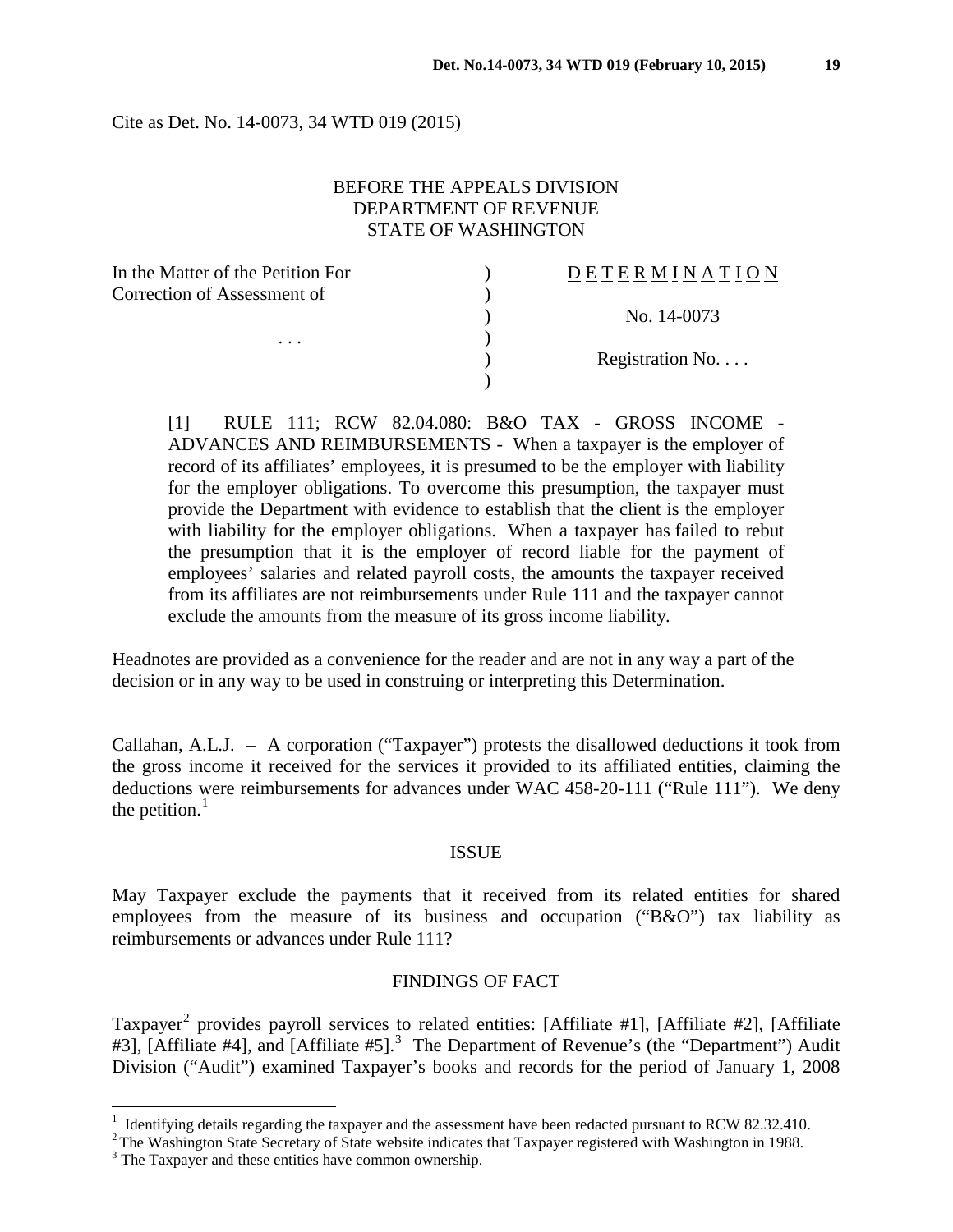through December 31, 2011("audit period"). On October 10, 2012, Audit issued an assessment against Taxpayer for \$. . . , which consisted of a small business credit of \$. . . , retail sales tax of \$. . . , retailing B&O tax of \$. . . , service and other activities B&O tax of \$. . . , 5% assessment penalty of \$. . . , and interest of \$. . . . Taxpayer did not pay the assessment and petitioned the Department's Appeals Division for correction of the assessment.

Taxpayer licenses its trademark . . . to its related entities, which pay Taxpayer for the license to use the trademark.<sup>[4](#page-1-0)</sup> Each related entity operates a restaurant under this trademark.<sup>[5](#page-1-1)</sup> Each restaurant employs about twenty five employees and each one is responsible for its own payroll function for those twenty five employees. In addition to their own twenty five employees, each restaurant hired the same three key employees for accounting, management, and maintenance supervisor positions (hereafter referred to as shared employees).<sup>[6](#page-1-2)</sup>

Prior to 2001, each restaurant processed its own payroll for the shared employees and issued bimonthly paychecks and annual Form W-2s to them. Beginning October 2001, Taxpayer began handling the payroll for the shared employees. Taxpayer performs this payroll function only for its related entities (the restaurants) and only for the shared employees. During the audit period, Taxpayer reported payments it received from the affiliated entities under the services and other business activities B&O tax classification but also claimed a deduction of those amounts as a Rule 111 exclusion from taxable income on the combined excise returns filed during the audit period. Audit disallowed the deduction and assessed service B&O tax on the income Taxpayer received from its related entities.<sup>[7](#page-1-3)</sup> Audit also assessed retailing B&O tax and retail sales tax on the amounts Taxpayer received from the related entities for the maintenance services the maintenance manager provided to the entities. The maintenance services included maintaining the restaurants' kitchen equipment. Taxpayer had also deducted these costs as pass-through payroll payments.

Taxpayer maintains a corporate office for its affiliated entities, where it keeps the records of those entities. Taxpayer provides financial, management, and maintenance services to the affiliated entities through the shared employees. One of the shared employees is the financial manager, who works at Taxpayer's corporate office to provide accounting and financial services to the affiliated entities. Those services include sales tracking, bi-monthly payroll of the restaurant staff processing, corporate taxes filing, and bill paying. Each restaurant downloads its data to the corporate office daily, and periodically ships the data to the corporate office. The other shared employee is the district manager, who travels among the five restaurants to assist the restaurant managers, offers training, and oversees the restaurants' operations. The district manager also maintains a home office and has video access to the activities at the restaurants. The shared employees also consist of a maintenance supervisor, who travels to the restaurants to assist with the routine maintenance work of the restaurants.

Taxpayer argues that the income it received from its related entities should be excluded from its gross income as reimbursement under Rule 111 because it is a payroll agent for its related entities. In support of its argument, Taxpayer provided a copy of an agreement, titled

 $\overline{a}$ 

 $4$  Taxpayer reports this income to the Department under the royalty B&O tax classification.

<span id="page-1-1"></span><span id="page-1-0"></span> $\frac{5}{6}$  Three of the restaurants are located in Washington and two are located outside Washington.

<span id="page-1-2"></span>

<span id="page-1-3"></span><sup>7</sup> Audit also assessed service B&O tax on the interest income Taxpayer received from loans to the restaurants during the audit period. Taxpayer did not assert any argument against the tax assessed on its interest income in its petition.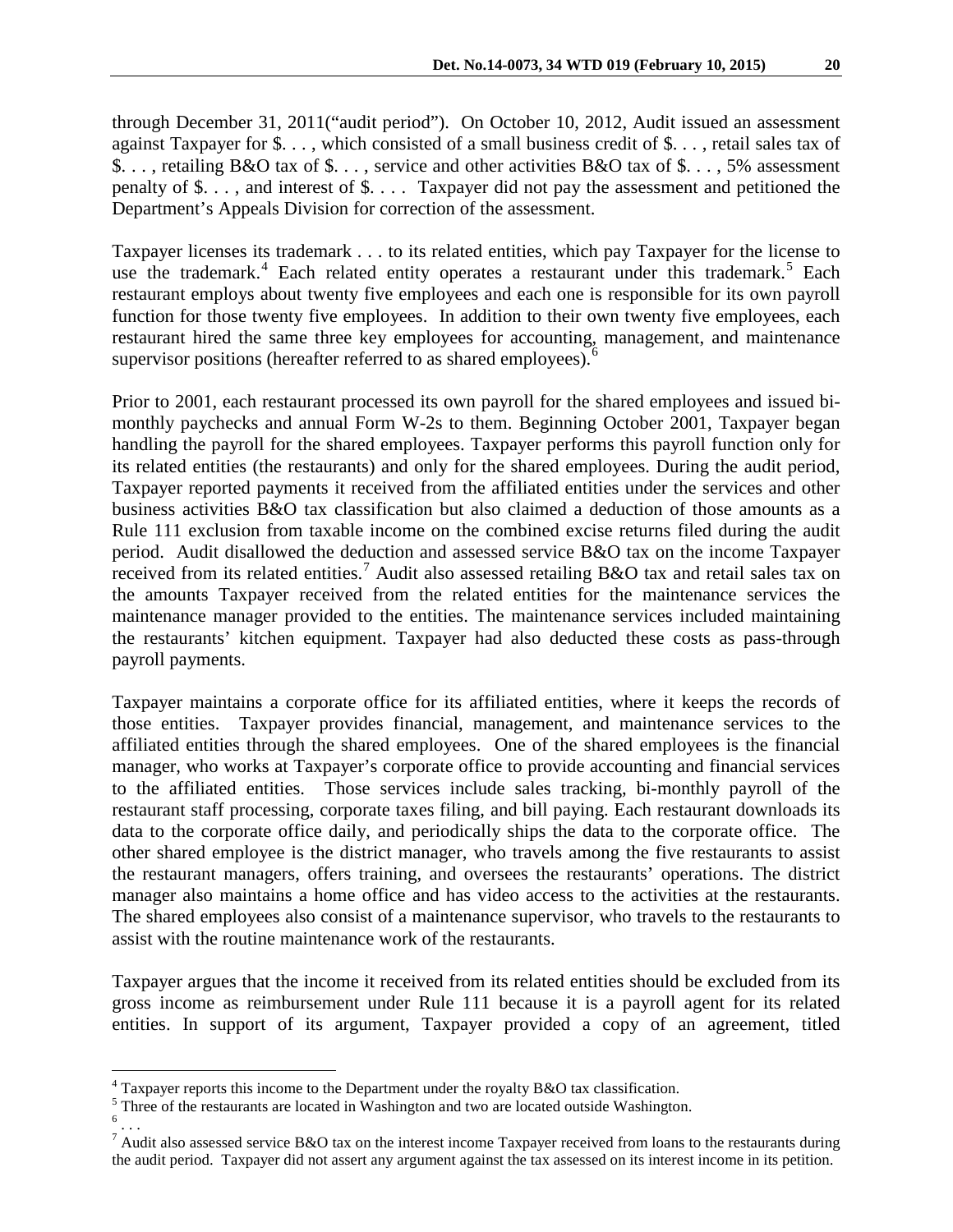"Agreement To Act as Payrolling [sic] Agent" (the "Agreement") between the affiliated entities,  $\ldots$ , and itself.<sup>[8](#page-2-0)</sup> The Agreement provided the following:

This written agreement, made and entered into as of the  $1<sup>st</sup>$  day of April, 2003, by and between [Taxpayer], a Washington corporation, and all [affiliated entities], currently comprised of:

[Affiliate #1], a Washington Sub-S corporation [Affiliate #2], a Washington Sub-S corporation [Affiliate #3], Inc., a Washington Sub-S corporation [Affiliate #4], a Washington Sub-S corporation<sup>[9](#page-2-1)</sup>

[Taxpayer] will act as "payrolling agent" for the above corporations for those employees who work for four units. This is being done to expedite payroll, save costs, and eliminate multiple checks for the shared employees. It is understood that the individual restaurants will continue to be the actual employer for the employees in question, and will be liable to pay the payroll costs for these employees. To insure that the individual restaurants retain pervasive control of the employees in question, the following factors will be strictly adhered to:

[Affiliated Entities] will:

- 1. Ultimately decide as to hiring and firing of these employees.
- 2. Ultimately decide as to duration of employment.
- 3. Set the rate, amount, and other aspects of compensation.
- 4. Determine the worker's job assignments and instructions.
- 5. Excise exclusive guidance and supervision over the work performed.
- 6. Evaluate the worker's performance.
- 7. Determine the days and hours of work performed.
- 8. Provide the office space or other controlled work premises.
- 9. Provide the tools and materials applied in the workplace.
- 10. Compensate workers for vacation time, sick leave, and insurance benefits.

The individual restaurants will be liable for all payroll costs incurred by [Taxpayer], Inc. including all processing and reporting expenses. Reimbursements for payroll will be made to [Taxpayer], on a monthly basis. No additional fees will be charged for acting as payroll agent, as all costs will be assumed by and the sole responsibility of the individual units.

Taxpayer also provided copies of the Employee Payroll Agreement (the "Payroll Agreement") that it entered with the shared employees, which provided:

This is a written agreement acknowledging that [Taxpayer] is acting solely as a payroll agent and has no liability to pay me for any payroll or to pay any associated payroll taxes. I acknowledge that since my hire date, I have had the understanding that the

<span id="page-2-0"></span> $\begin{array}{c} 8 \\ . . . \end{array}$  $\overline{a}$ 

<span id="page-2-1"></span> $9$  Taxpayer amended the Agreement effective June 1, 2011 to [Affiliate #5] as a party to the Agreement.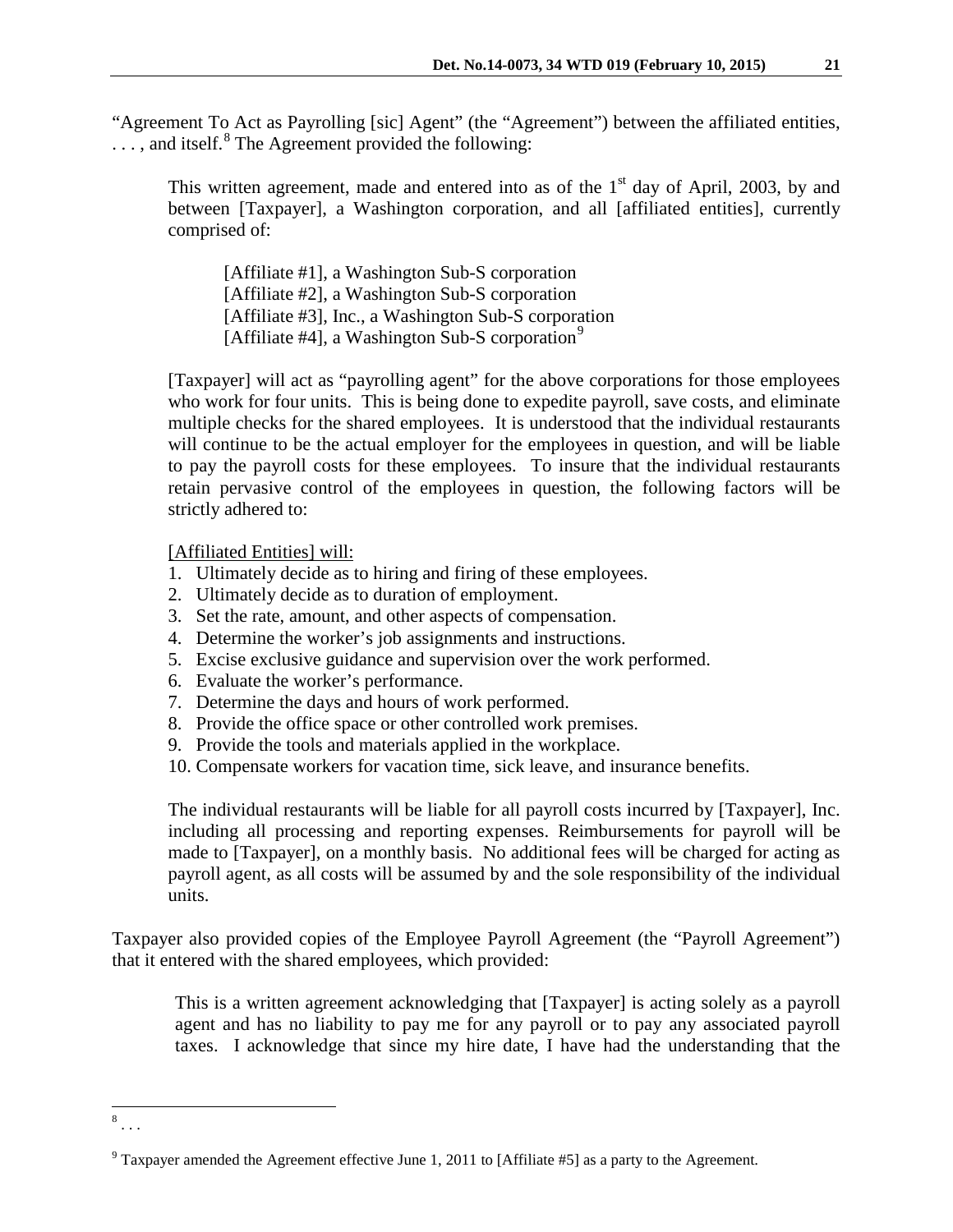individual *[Affiliate] restaurants are my employers and are solely responsible for all employer obligations.*

(Emphasis added).

Taxpayer's records show that it reported and paid the "shared" employees' wages plus related payroll costs, which include the employees' federal tax withholdings and Medicare and social security insurance liabilities and the employer's federal unemployment taxes and share of Medicare and social security insurance liabilities. It reported these liabilities under its own federal employer identification number (FEIN). It did not report the employees' withholding or payroll costs under the affiliates' FEIN. Taxpayer also reported the state's payroll liabilities for the "shared" employees to Washington's Employment Security and Labor & Industries Departments. Taxpayer claims it paid these payroll costs as the affiliates' payroll agent; not as the employer of the shared employees. Therefore, Taxpayer argues the payments it receives for these costs are not gross income to it but merely pass-through amounts under Rule 111.

## ANALYSIS

The B&O tax is imposed for the privilege of engaging in business in Washington. RCW 82.04.220. The term "business" includes "all activities engaged in with the object of gain, benefit, or advantage to the taxpayer or another person or class, directly or indirectly." RCW 82.04.140. The legislature intended to impose the B&O tax on virtually all business activities carried on within the state. *Time Oil Co. v. State*, 79 Wn.2d 143, 146, 483 P.2d 628 (1971). Here, Taxpayer's payroll activities were performed "with the object of gain and benefit" for all the affiliated entities, and constituted engaging in business. RCW 82.04.140.<sup>[10](#page-3-0)</sup>

The measure of B&O tax is the gross proceeds of sales, or the gross income of the business. RCW 82.04.220. RCW 82.04.080 defines "gross income of the business:"

"Gross income of the business" means the value proceeding or accruing by reason of the transaction of the business engaged in and includes gross proceeds of sales, compensation for the rendition of services, gains realized from trading in stocks, bonds, or other evidences of indebtedness, interest, discount, rents, royalties, fees, commissions, dividends, and other emoluments however designated, all without any deduction on account of the cost of tangible property sold, the cost of materials used, labor costs, interest, discount, delivery costs, taxes, or any other expense whatsoever paid or accrued and without any deduction on account of losses.

Under this broad definition, a service provider may not deduct from its gross income any of its own costs of doing business, including its labor/payroll costs. *Rho Co. v. Dep't of Revenue*, 113 Wn.2d 561, 566-67, 782 P.2d 986 (1989); *Pilcher v. Dep't of Revenue*, 112 Wn. App. 428, 436, 49 P.3d 947 (2002). Thus, if the affiliates' payments to Taxpayer are compensation for services taxpayer provided, then the payments are gross income by reason of the transaction of the business in which Taxpayer is engaged and Taxpayer cannot deduct the payroll costs from the measure of tax. $^{11}$  $^{11}$  $^{11}$ 

<span id="page-3-0"></span> $10$  RCW 82.04.140 defines the term "business" as "all activities engaged in with the object of gain, benefit, or advantage to the taxpayer or to another person or class, directly or indirectly."  $\overline{a}$ 

<span id="page-3-1"></span><sup>&</sup>lt;sup>11</sup> During the 2013 legislative session, the legislature added a new section to RCW 82.04 that provides: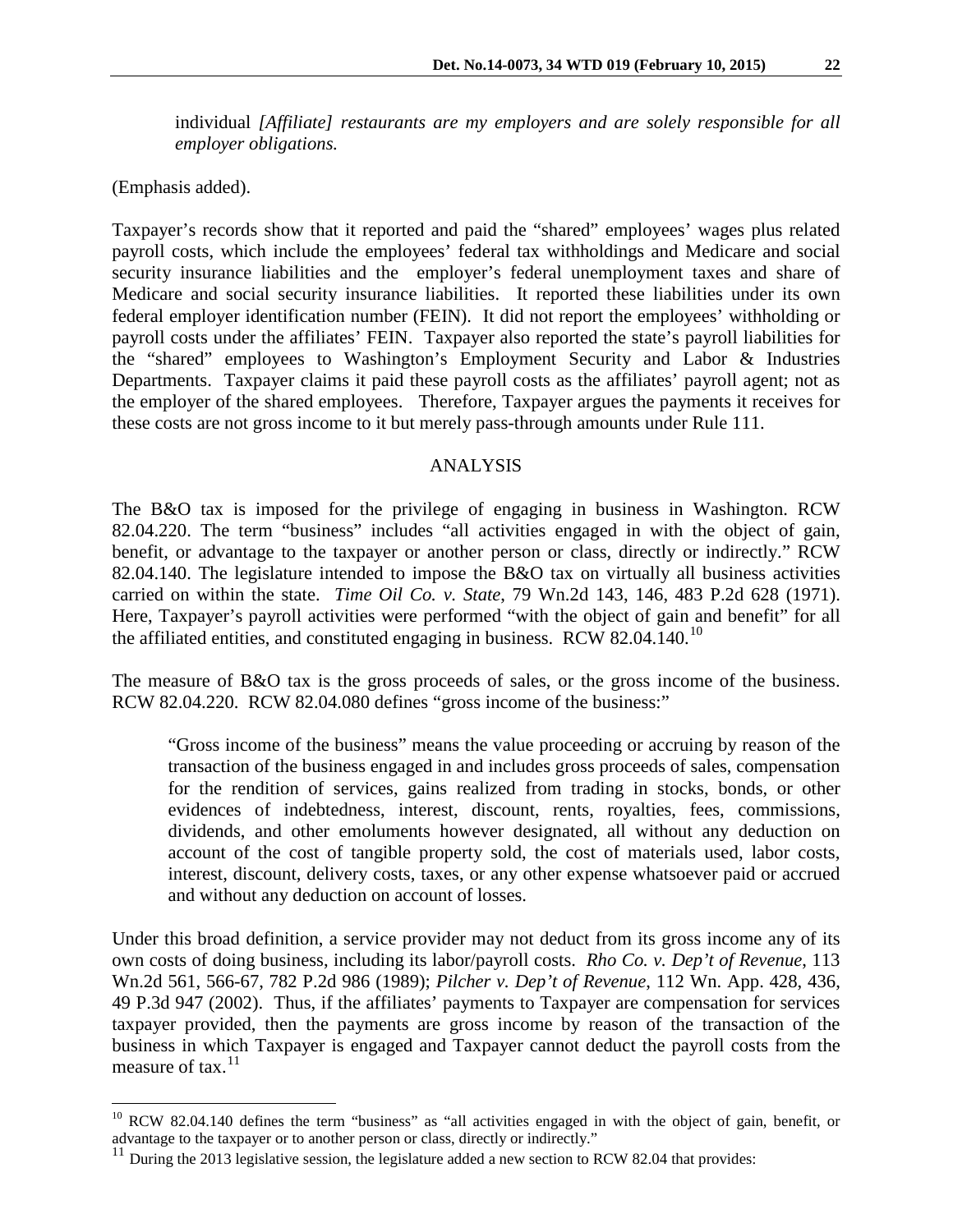However, gross income of the business does not include amounts that merely pass through a business in its capacity as an agent. Rule 111 is the Department's administrative regulation, which excludes from the measure of tax amounts received as "advancements" and "reimbursements." Rule 111 provides in pertinent part:

The words "advance" and "reimbursement" apply only when the customer or client alone is liable for the payment of the fees or costs and when the taxpayer making the payment has no personal liability therefore, either primarily or secondarily, other than as agent for the customer or client . . .

The foregoing is limited to cases wherein the taxpayer, as an incident to the business, undertakes, on behalf of the customer, guest or client, the payment of money, either upon an obligation owing by the customer, guest or client to a third person, or in procuring a service for the customer, guest or client which the taxpayer does not or cannot render and for which no liability attaches to the taxpayer. It does not apply to cases where the customer, guest or client makes advances to the taxpayer upon services to be rendered by the taxpayer or upon goods to be purchased by the taxpayer in carrying on the business in which the taxpayer engages.

 $[\ldots]$ 

 $\overline{a}$ 

The Washington Supreme Court addressed a similar [issue] in *City of Tacoma v. William Rogers Co*., 148 Wn.2d 169, 60 P.3d 79 (2002), stating that once an agency relationship has been established, an inquiry must be made into whether the taxpayer's liability to pay third parties (the employees) "constituted solely agent liability." *Id.* at \_\_\_. The Court went on to explain that if a taxpayer assumes any liability beyond that of an agent, the payments it receives may not be excluded from the measure of the B&O tax as "pass through" payments. *Id.* at \_\_\_.

In 2011, the Washington State Supreme Court issued its decision in *Washington Imaging Services, LLC v. Dep't of Revenue*, 171 Wn.2d 548, 252 P.3d 885 (2011), which again emphasizes Rule 111's agency requirement:

[A] true agency relationship between the client or customer and the taxpayer is required. "The existence of that agency relationship is not controlled by how the parties described themselves" and "standard agency definitions should be used in analyzing the existence of the agency relationship." *William Rogers Co.*, 148 Wn.2d at 177-78, 60 P.3d 79.

In computing tax there may be deducted from the measure of tax, amounts that a qualified employer of record engaged in providing paymaster services receives from an affiliated business to cover employee costs of a qualified employee. However, no exclusion is allowed under this section from any employee costs incurred in connection with a contractual obligation of the taxpayer to provide services, including staffing services as defined in RCW 82.04.540.

Part I of ESSB 5882 (Laws of 2013, 2d Spec. Sess., ch. 13, §§ 101-02). The legislature intended the deduction to be applied only prospectively, according to the final statement in the findings section that it "does not intend for part 1 of this act to retroactively create a right of refund for taxes paid on payroll cost reimbursements prior to the enactment of this statute."*Id.*, § 101.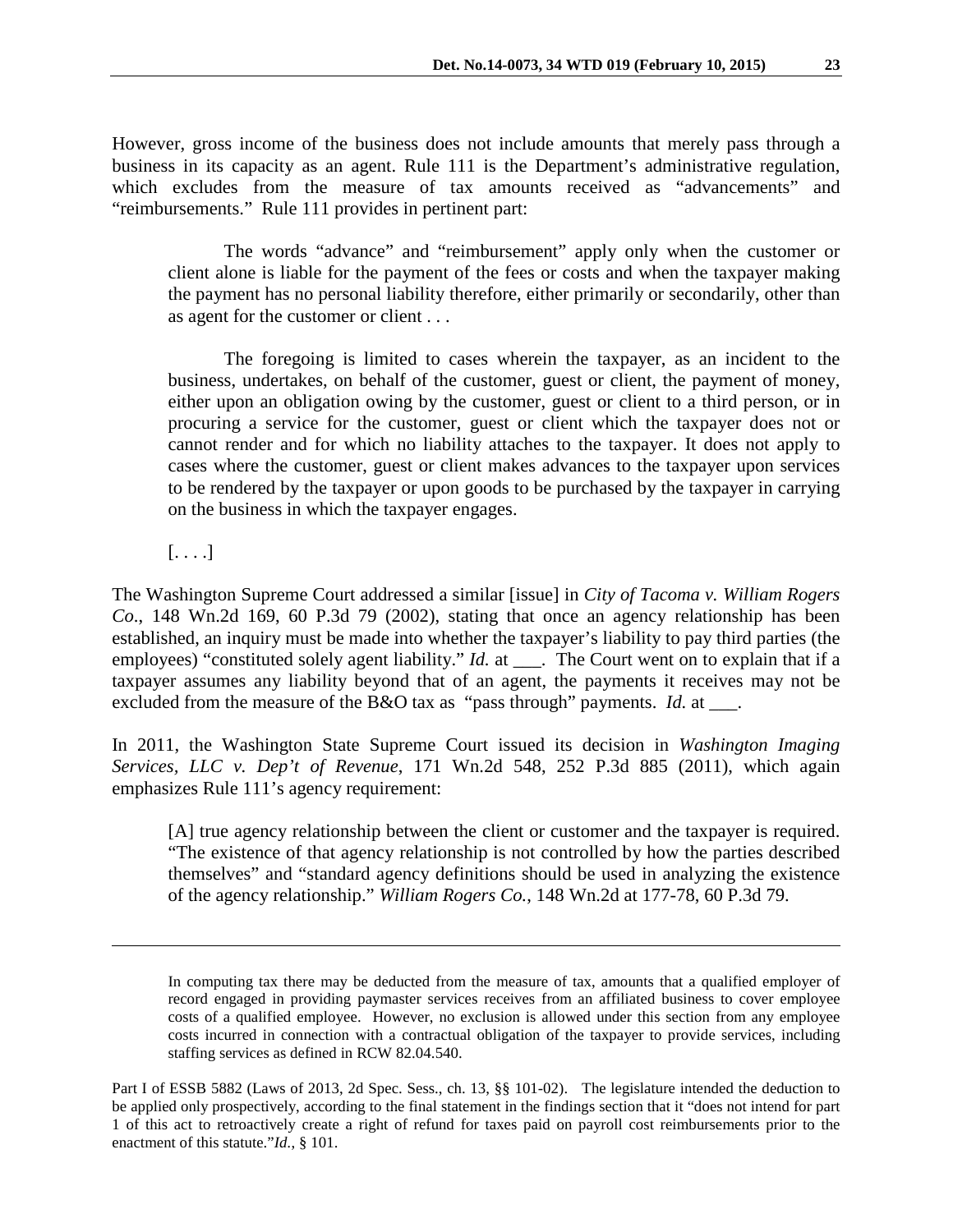*Washington Imaging*, 171 Wn.2d at 561-62.

Thus, Taxpayer must first establish that it received the funds as the affiliate's agent and second that it did not assume any liability to any third party in connection with the receipt of payment, including any liability to the workers, beyond that of an agent of the client. But, even if Taxpayer establishes that it is the agent of the affiliates, the inquiry does not end there. If Taxpayer assumes any liability for the payment owed to any of the third parties, other than as the agent of the affiliates, Taxpayer will not be entitled to exclude the payments from its gross income as pass-through payments. Instead, Taxpayer will be deemed to be engaged in the business for which it received the payment; in this case, selling the services performed by the shared employees. *Washington Imaging*, 171 Wn.2d at \_\_\_.

More recently, on September 27, 2013, the Department issued Excise Tax Advisory 3181.2013 ("ETA 3181"), which provides additional guidance in determining whether a taxpayer that is the employer of record qualifies as a paymaster or whether it is engaged in the business of selling labor or services provided by its own employees.<sup>[12](#page-5-0)</sup> ETA 3181 explains that a taxpayer qualifies as paymaster and may exclude amounts received to pay client employer obligations only by meeting the Rule 111 requirements of:

1. The amounts received must be customary reimbursements or advances to the taxpayer for paying the employer obligations of a client.

2. The services performed by the employees must be services that the taxpayer does not or cannot render and for which no liability attaches to the taxpayer.

3. The taxpayer may have no liability to pay the employer obligations, except as the agent of the client.

A taxpayer that does not satisfy all the requirements of Rule 111 must include all amounts received from its clients as gross income of the business, even if those amounts are used to pay salaries, benefits or payroll taxes. ETA 3181.

ETA 3181 further explains that when the taxpayer is the employer of record, the taxpayer is presumed to be the employer with liability for the employer obligations:

- The employer of record is generally considered to be the employer liable for the employer obligations.
- <span id="page-5-0"></span>• When the client is the employer of record, the client is deemed to be the employer liable for the employer obligations.
	- o For example, a taxpayer who is classified for federal tax purposes as a Form 8655 reporting agent or "payroll services provider" files employment tax returns **under**  its client's EIN. Thus, the client is the employer of record. In these circumstances, the client is considered to be the employer with liability for the employer obligations.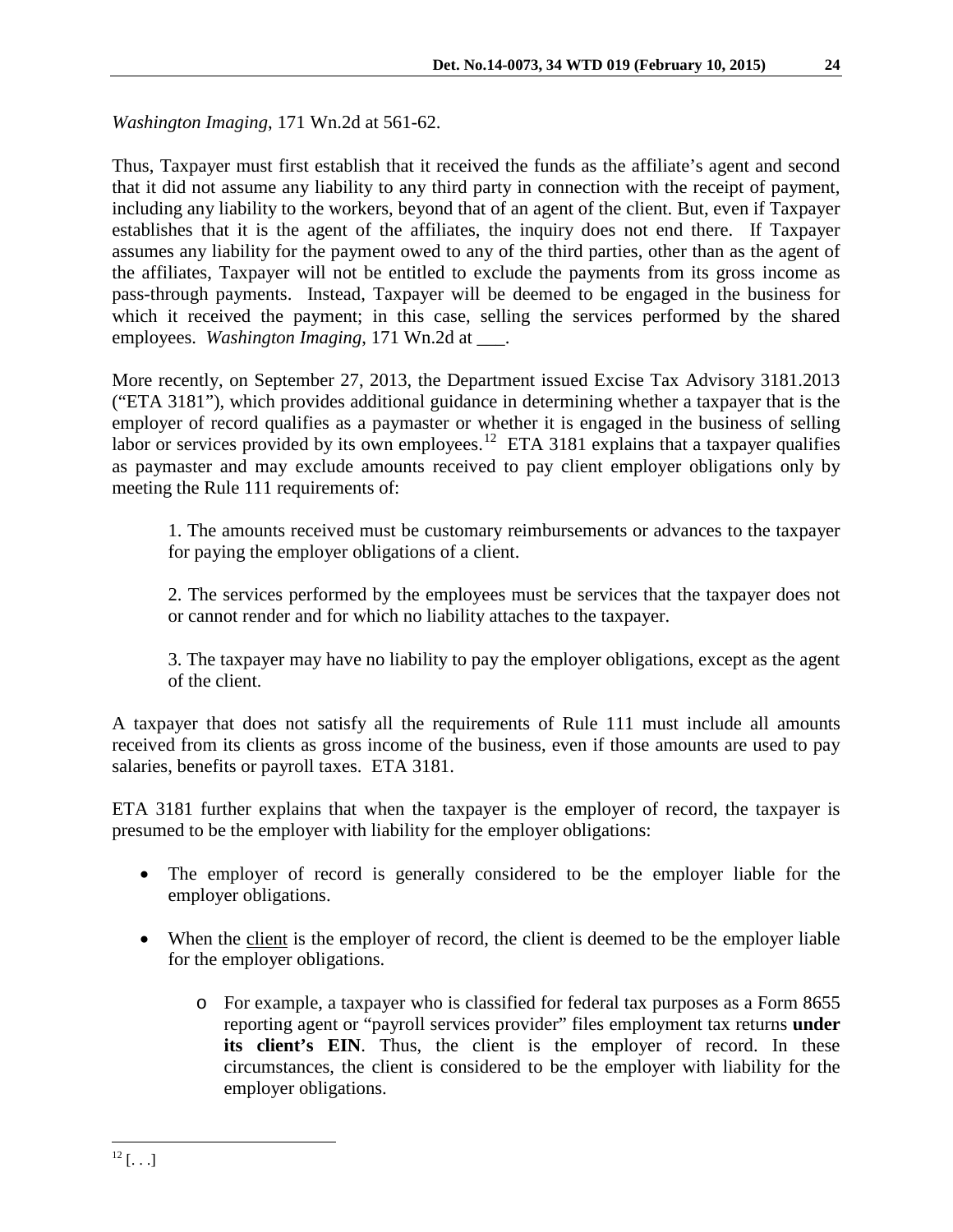- When the taxpayer is the employer of record, the taxpayer is presumed to be the employer with liability for the employer obligations. To satisfy this element, the taxpayer must provide the Department with evidence to establish that the client is the employer with liability for the employer obligations.
	- o For example, the following evidence will collectively establish that the client is the employer with liability for the employer obligations:
		- The client has all control over the employees (such as determining and supervising activities, setting compensation, hiring and firing authority, etc.);
		- The taxpayer has no such control; and
		- The client agrees in a writing enforceable by the employees that it is the employer liable for all employer obligations (e.g. through an employment contract or employee handbook).

As used in ETA 3181, "employer obligations" means employee salaries, benefits, payroll taxes, and similar obligations. Here, Taxpayer reported and paid the employees' wages and related payroll expenses to the federal government under its own federal employer identification number (FEIN). Taxpayer paid Washington's unemployment insurance tax, Labor & Industries tax, and Washington Employment Administration Fund. Taxpayer paid the shared employees' salaries. Under these facts, and as explained in ETA 3181, Taxpayer is the employer of record.

Because Taxpayer is the employer of record, Taxpayer is presumed to be the employer with liability for the employer obligations. To overcome this presumption Taxpayer "must provide the Department with evidence to establish that the client is the employer with liability for the employer obligations." A person seeking a tax deduction, exception, or exemption or exclusion has the burden of showing it qualifies. *Budget Rent-a-Car of Washington- Oregon, Inc. v. Dep't of Revenue*, 81 Wn.2d 171, 500 P.2d 764 (1972); *Group Health Co-op v. Tax Comm'n*, 72 Wn.2d 422, 433 P.2d 201 (1967); Det. No. 01-198, 23 WTD 257 (2004). "When we interpret exemption provisions, the burden is upon the taxpayer to show the exemption applies and any ambiguity is "construed strictly, though fairly and in keeping with the ordinary meaning of their language, against the taxpayer." Det No. 04-0147, 23 WTD 369, 375 (2004) (quoting *Simpson Inv. Co. v. Dep't of Revenue*, 141 Wn.2d 139, 150, 3 P.3d 741 (2000)).

Here, Taxpayer has provided a copy of the Payroll Agent Agreement between itself and the affiliated restaurants, an employee payroll agreement wherein the employees declare that the restaurants are their employers and that Taxpayer has no liability for their payroll expenses. However, we find that the affiliates contracted with Taxpayer to provide the services performed by the shared employees.

Taxpayer provides the affiliates with administrative, financial, management, and maintenance support services. It maintains the affiliates' business records in its corporate office, downloads the affiliates' data daily, and supervises the affiliates' finance and operations. It performs these services through the employees. The employees operate out of Taxpayer's location as well as at the affiliates' location. We do not find the evidence supports Taxpayer's assertion that it acts merely as a payroll agent for these employees. The term "paymaster" generally refers to a person that acts as an agent for the purpose of paying the employer obligations of one or more clients. Here, we find that the Taxpayer is providing services through these employees, exercising some